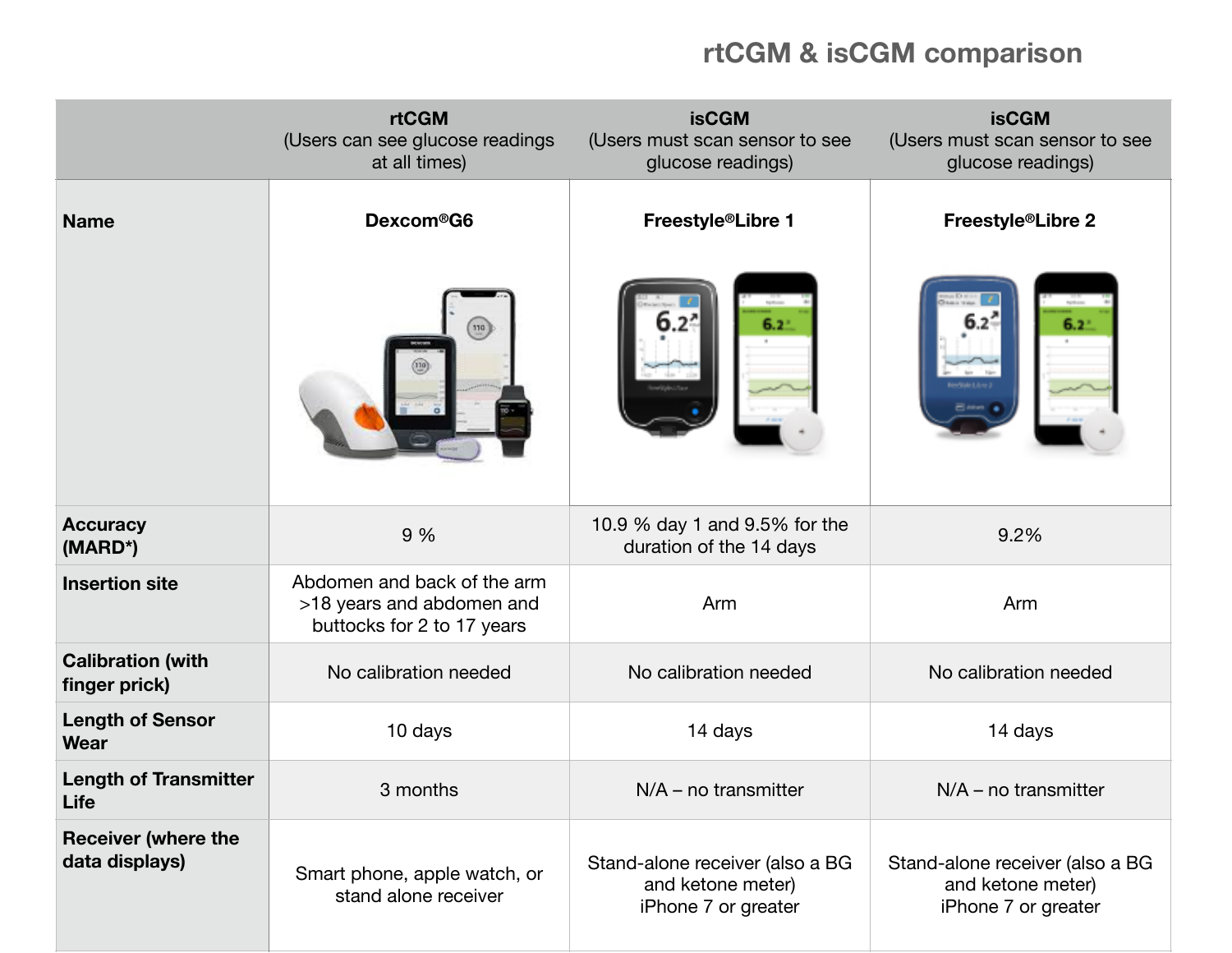| <b>Name</b>                                         | Dexcom <sup>®</sup> G6                                                             | Freestyle®Libre 1                                                                                                                                      | Freestyle <sup>®</sup> Libre 2                                                                                                                         |
|-----------------------------------------------------|------------------------------------------------------------------------------------|--------------------------------------------------------------------------------------------------------------------------------------------------------|--------------------------------------------------------------------------------------------------------------------------------------------------------|
| Voice option available                              | No                                                                                 | Yes<br>(via application/setting only)                                                                                                                  | Yes<br>(via application/setting only)                                                                                                                  |
| Able to use readings<br>for treatment<br>decisions? | <b>Yes</b>                                                                         | Yes, unless:<br>BG is rapidly changing (straight<br>trend arrows present- up or<br>down)<br>- BG <4.0 mmol/L<br>- if symptoms do not match<br>reading  | Yes, unless:<br>if symptoms do not match<br>reading                                                                                                    |
| <b>Low/High BG Alerts</b><br>and Predictive alerts  | Yes                                                                                | <b>No</b>                                                                                                                                              | Yes (optional)<br>Hyper / Hypo and signal loss                                                                                                         |
| <b>Continuous Data</b><br><b>Recording</b>          | Yes                                                                                | Yes, however* data will be lost if<br>scan hasn't been performed in 8<br>hours                                                                         | Yes, however* data will be lost if<br>scan hasn't been performed in 8<br>hours                                                                         |
| <b>Downloading results</b>                          | Clarity- cloud based all reports<br>and data can be seen by user and<br><b>HCP</b> | Libreview-<br>(iPhone $7 +$ and Android $5 +$ )<br>cloud based to see reports/data<br>If using meter- cable to download<br>using Libreview to see data | Libreview-<br>(iPhone $7 +$ and Android $8 +$ )<br>cloud based to see reports/data<br>If using meter- cable to download<br>using Libreview to see data |